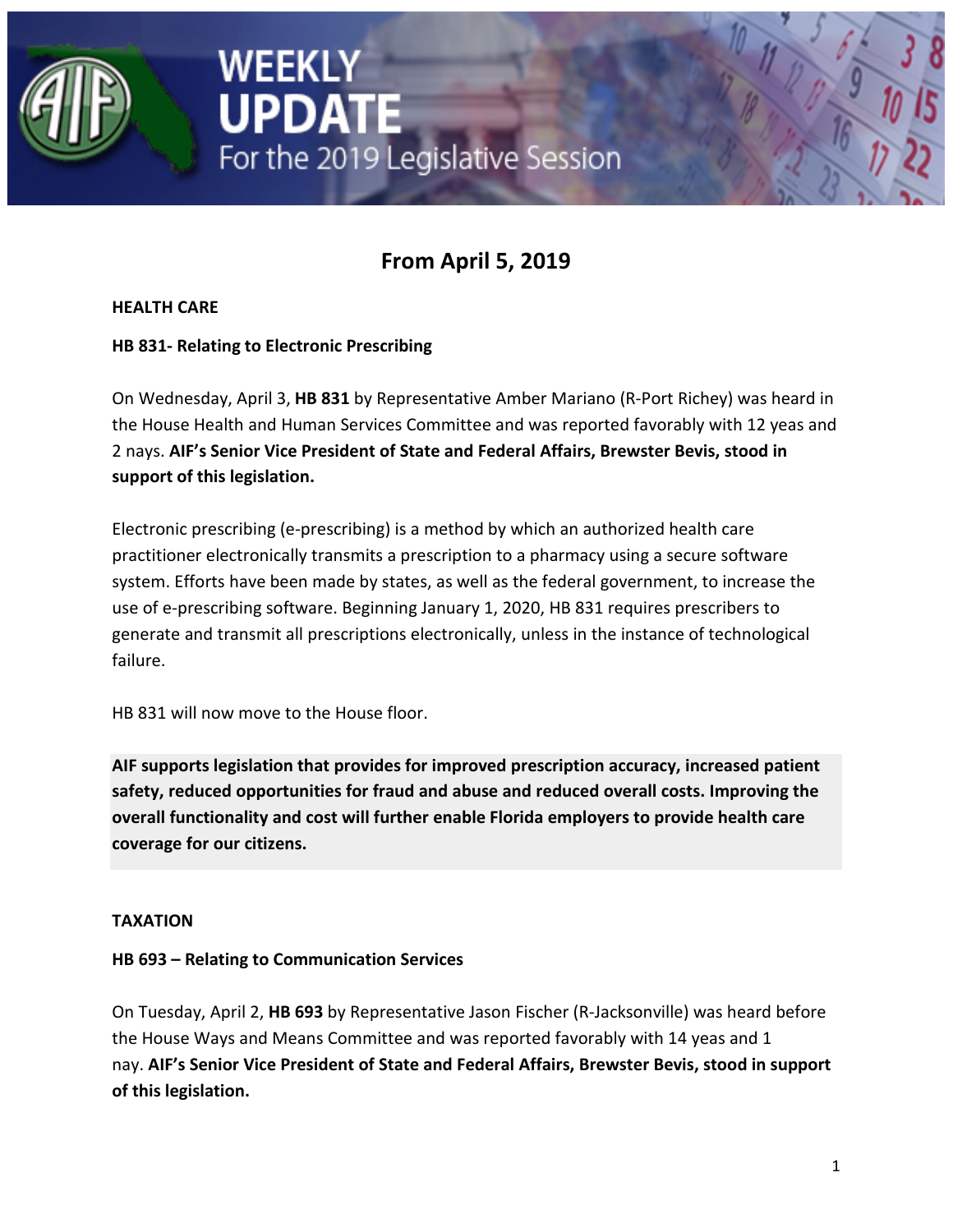This bill changes the way public rights-of-way (ROW) providers of communications services are governed. In particular, the bill:

- Removes the ability of local governments to charge limited permit fees for use of the ROW but grandfathers local governments who currently require such fees;
- Establishes limits on registration requirements imposed by local governments;
- Prohibits local governments from imposing requirements and charges for the placement or operation of communications facilities in the ROW by authorized providers;
- Gives providers a point of entry to suggest amendments to ROW ordinances not properly noticed;
- Specifies a timeline for permitting of all communications facilities;
- Requires that written, 60-day notice of all ROW rules and regulations be given to affected providers;
- Modifies definitions related to the permitting of small wireless facilities (SWFs);
- Prohibits local governments from prohibiting, regulating, or charging for installation, operation, and other work done on utility poles used to collocate SWFs in the ROW;
- Prohibits local governments from establishing certain requirements as a condition of permitting collocation of SWFs;
- Exempts utility poles used to support SWFs from authority rules and regulations governing the placement of utility poles in the ROW;
- Prohibits an authority from instituting any type of moratorium that would delay the issuance of permits for collocation of SWFs or the installation of utility poles used to support collocation; and
- Repeals a requirement on wireless providers to comply with certain undergrounding requirements.

HB 693 will now move to the House Commerce Committee.

**AIF supports legislation that will both reduce the communications services tax and have a positive financial impact on Florida's consumers, many of whom are businesses that pay for cable or satellite service.**

# **INSURANCE**

# **SB 1140 – Relating to Attorney Fees and Costs**

On Tuesday, April 2, **SB 1140** by Senator Travis Hutson (R-Palm Coast) was heard before the Senate Community Affairs Committee and was reported favorably with 5 yeas and 0 nays. **AIF's Senior Vice President of State and Federal Affairs, Brewster Bevis, stood in support of this legislation.**

This bill authorizes the payment of attorney fees and costs to a party challenging the adoption or enforcement of a local government ordinance on preemption grounds if a court finds that the subject of the ordinance has been preempted by the Constitution or State law. However, a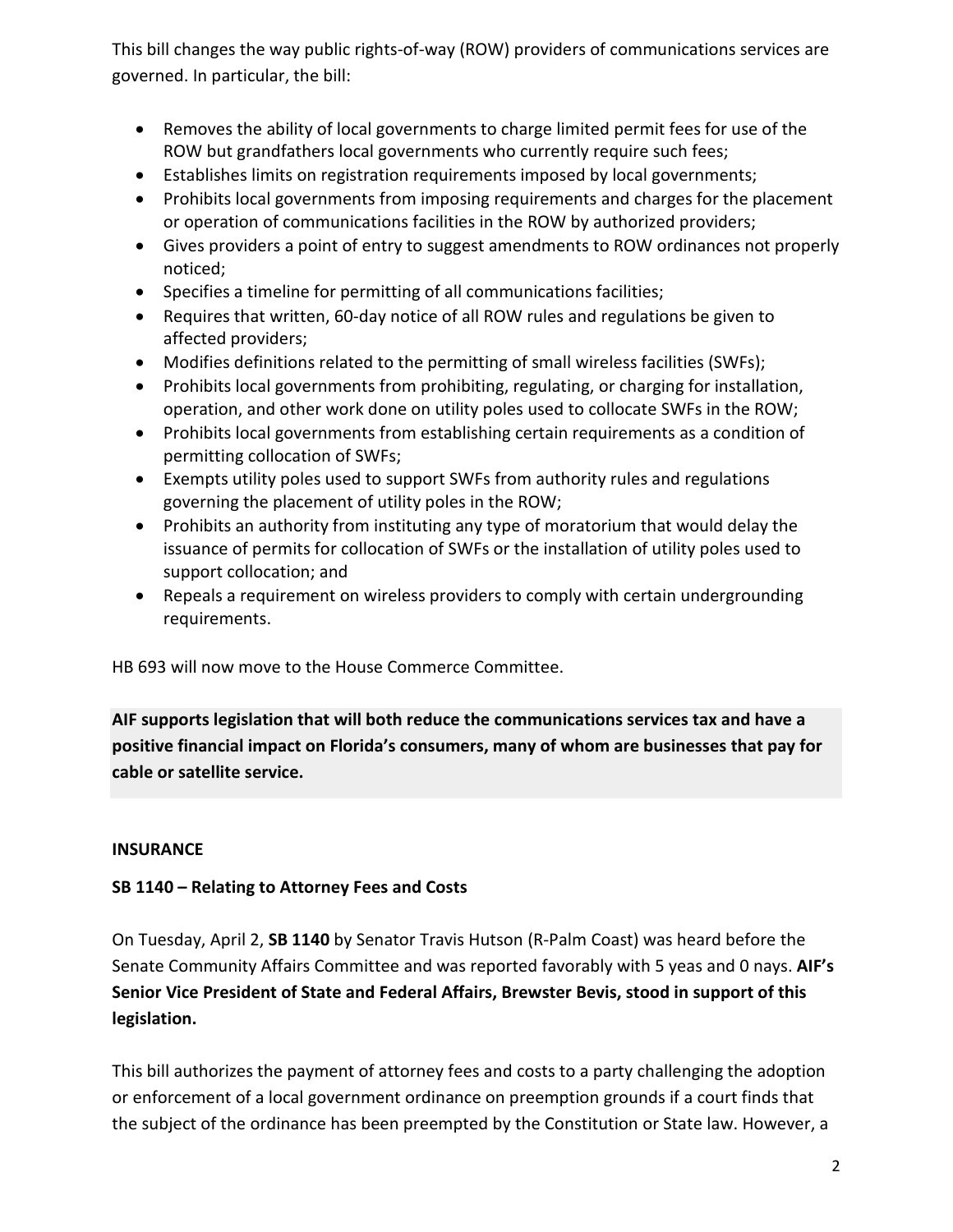local government may avoid liability for attorney fees and costs if the challenged ordinance is repealed or withdrawn within 21 days of either (1) receiving written notice of the claim or (2) the filing of a motion for attorney fees, whichever is earlier.

SB 1140 will now move to the Senate Rules Committee.

**AIF supports legislation that removes onerous regulations and creates a climate in which business can grow.**

## **HB 1113 – Relating to Health Insurance Savings Program**

On Wednesday, April 3, **HB 1113** by Representative Paul Renner (R-Palm Coast) was heard in the House Health and Human Services Committee and was reported favorably with 14 yeas and 0 nays. **AIF's Senior Vice President of State and Federal Affairs, Brewster Bevis, stood in support of this legislation.**

This bill creates the Patient Savings Act, which allows health insurers to create a voluntary shared savings incentive program to encourage insured individuals to shop for high quality, lower cost health care services. The bill directs health insurers who choose to offer the program to develop a website outlining the range of shoppable health care services available to insureds. This website must provide insureds with an inventory of participating health care providers and an accounting of the shared savings incentives available for each shoppable service. When an insured obtains a shoppable health care service for less than the average price for the service, the bill requires the savings to be shared by the health insurer and the insured. An insured is entitled to a financial incentive that is no less than 25 percent of the savings that accrue to the insurer as a result of the insured's participation.

HB 1113 will now move to the House floor.

**AIF supports legislation that provides high quality healthcare at a lower cost to Floridians and businesses that operate in our state.**

#### **ENERGY**

#### **HB 797 – Relating to Public Utility Storm Protection Plans**

On Monday, April 1, **HB 797** by Representative Randy Fine (R-Palm Bay) was heard in the House Government Operations and Technology Appropriations Subcommittee and was reported favorably with 11 yeas and 0 nays. **AIF stood in support of this legislation.**

This bill aims to harden Florida's utilities grid against tropical storm and hurricane damage with proposed under-grounding of electric infrastructure. The bill would require public utility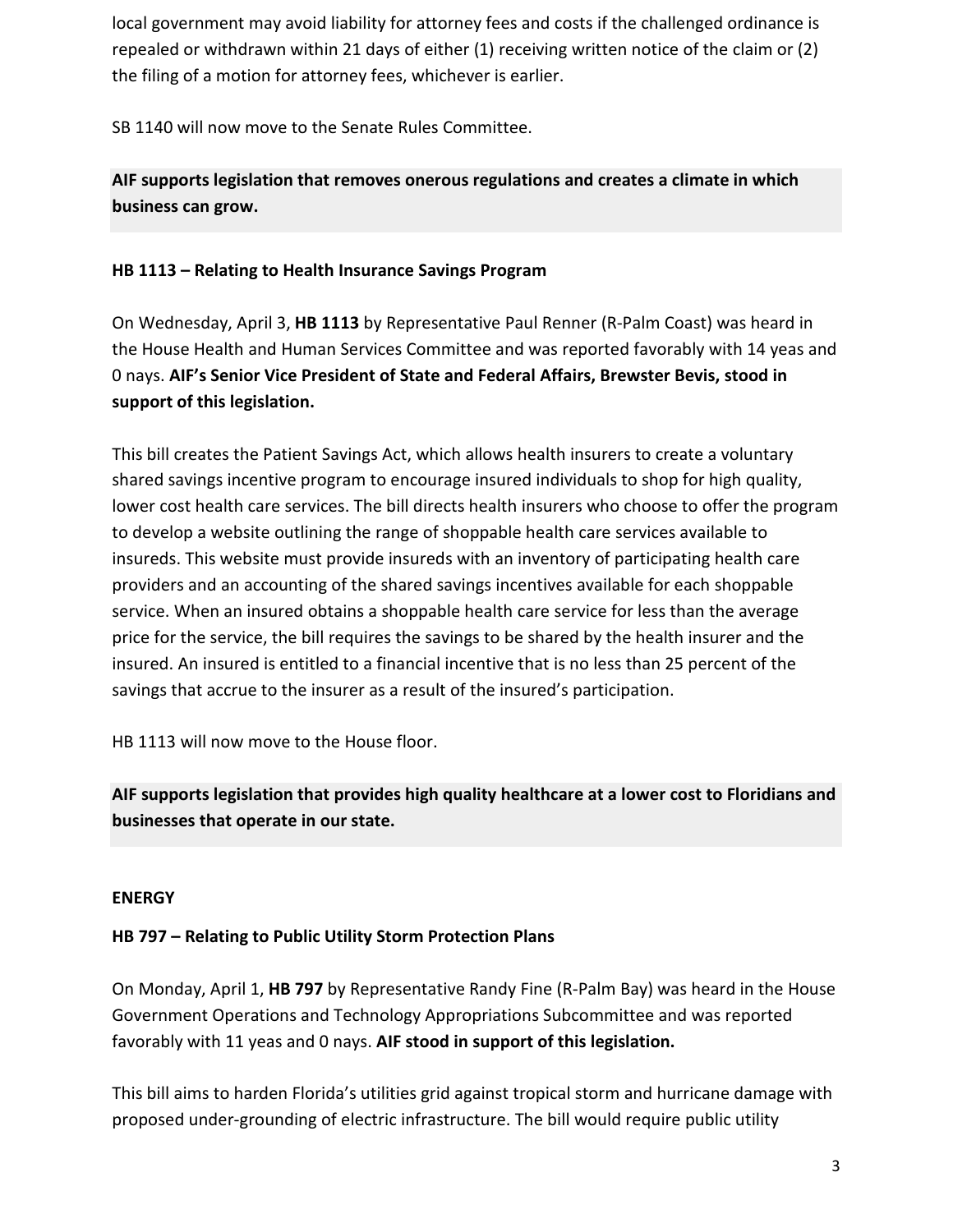companies (Florida Power and Light, Duke Energy Florida, Gulf Power Company, Tampa Electric Company, and the Florida Public Utilities Corporation) to submit a transmission and distribution storm protection plan to the Public Services Commission, with updates required at least every three years. Data collected after Hurricane Irma showed that underground lines suffered minimal outages during storms.

HB 797 will now move to the House Commerce Committee.

**AIF supports actively seeking ways to harden our state's infrastructure and more effectively prepare for hurricanes and tropical storms to ensure that power is quickly restored.**

#### **LEGAL & JUDICIAL**

## **HB 1161 – Relating to Malt Beverages**

On Monday, April 1**, HB 1161** by Representative Spencer Roach (R-North Fort Myers) was heard before the House Government Operations and Technology Appropriations Subcommittee and was reported favorably with 12 yeas and 0 nays. **AIF stood in support of this legislation.**

This bill creates a process for returns of malt beverages by a vendor to a distributor for an exchange of product, a refund, or a credit. A vendor may return malt beverages to a distributor if the malt beverages are a "damaged product," an "out-of-code" product," or an "undamaged product." An "out-of-code product" is a malt beverage that has exceeded the manufacturer's code date indicating the product's freshness and availability for purchase at retail. A distributor is not required to accept a return request. A product may not be returned because it is overstocked or slow-moving or because there is only limited or seasonal demand for the product. Under the bill, a vendor may request return of undamaged product to a distributor only for exchange of product or for credit and an out-of-code product may be returned to a distributor only for an exchange of product.

HB 1161 will now move to the House Commerce Committee.

**AIF supports legislative efforts to revise outdated laws that impose burdens and restrictions on any sector of the business community, including vendors and distributors of malt beverages.**

#### **SB 7096 – Relating to Constitutional Amendments**

On Monday, April 1, **SB 7096**, sponsored and heard by the Senate Judiciary Committee, was reported favorably with 4 yeas and 2 nays. **AIF's Senior Vice President of State and Federal Affairs, Brewster Bevis, stood in support of this legislation.**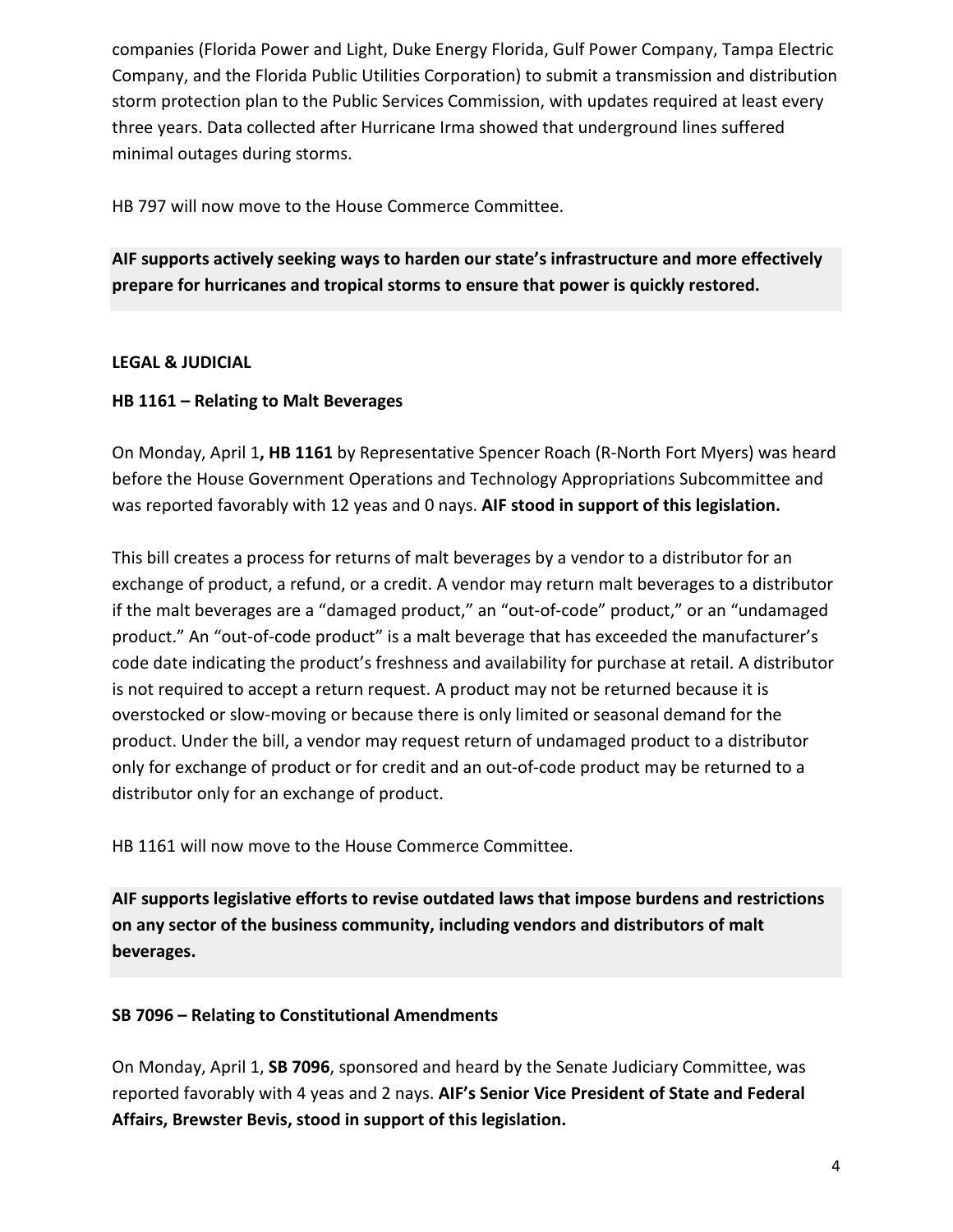This bill changes the process for amending the constitution by citizen initiative by:

- Requiring petition gatherers to be Florida residents and registered with the Secretary of State;
- Disqualifying petitions collected by unregistered petition gatherers from counting toward the number of petitions required for an initiative amendment to appear on the ballot;
- Prohibiting compensation to petition-gatherers on a per-signature basis; and
- Requiring the ballot for an initiative amendment include:
	- o A bold-font, capitalized statement regarding the financial impact to the state if the Financial Impact Estimating Conference determines that the measure will increase costs, decrease revenue, or have an indeterminate fiscal impact;
	- o A "yes" or "no" determination by the Florida Supreme Court as to whether the policy in the amendment could instead be accomplished by the Legislature instead of through the initiative amendment; and
	- o The name of the amendment's sponsor and the percentage of contributions received by the sponsor from in-state contributors.

**AIF supports legislation that adds transparency and accountability to amending the Florida constitution by citizen initiative.**

# **HB 431 – Relating to Liens Against Motor Vehicles and Vessels**

On Wednesday, April 3, **HB 431** by Representative Jason Fischer (R-Jacksonville) was heard in the House Judiciary Committee and was reported favorably with 17 yeas and 0 nays. **AIF's Senior Vice President of State and Federal Affairs, Brewster Bevis, stood in support of this legislation.**

Currently, towing companies and auto repair shops, among others, may impose a lien on automobiles for towing and storage charges, as well as unpaid repair costs. The current statute requires the lienor to give the auto owner and all parties that have a financial interest in the auto notice of the lien and the public sale of the auto to cover paying off the lien.

Unfortunately, some "bad actors" in Florida have been abusing our current system by:

- Manipulating the time period for sending the notice of lien and notice of sale to eliminate the owner or finance company's ability to pay the charges and recover the auto;
- Sending empty envelopes to the entity that has lien on the auto for providing the financing of the auto;
- Imposing very high administrative fees for perfecting the lien and enforcing the lien;
- Adding unreasonable or fraudulent charges to the towing or repair bill to justify the sale of the auto and keeping all proceeds of the sale.

HB 431 will now move to the House floor.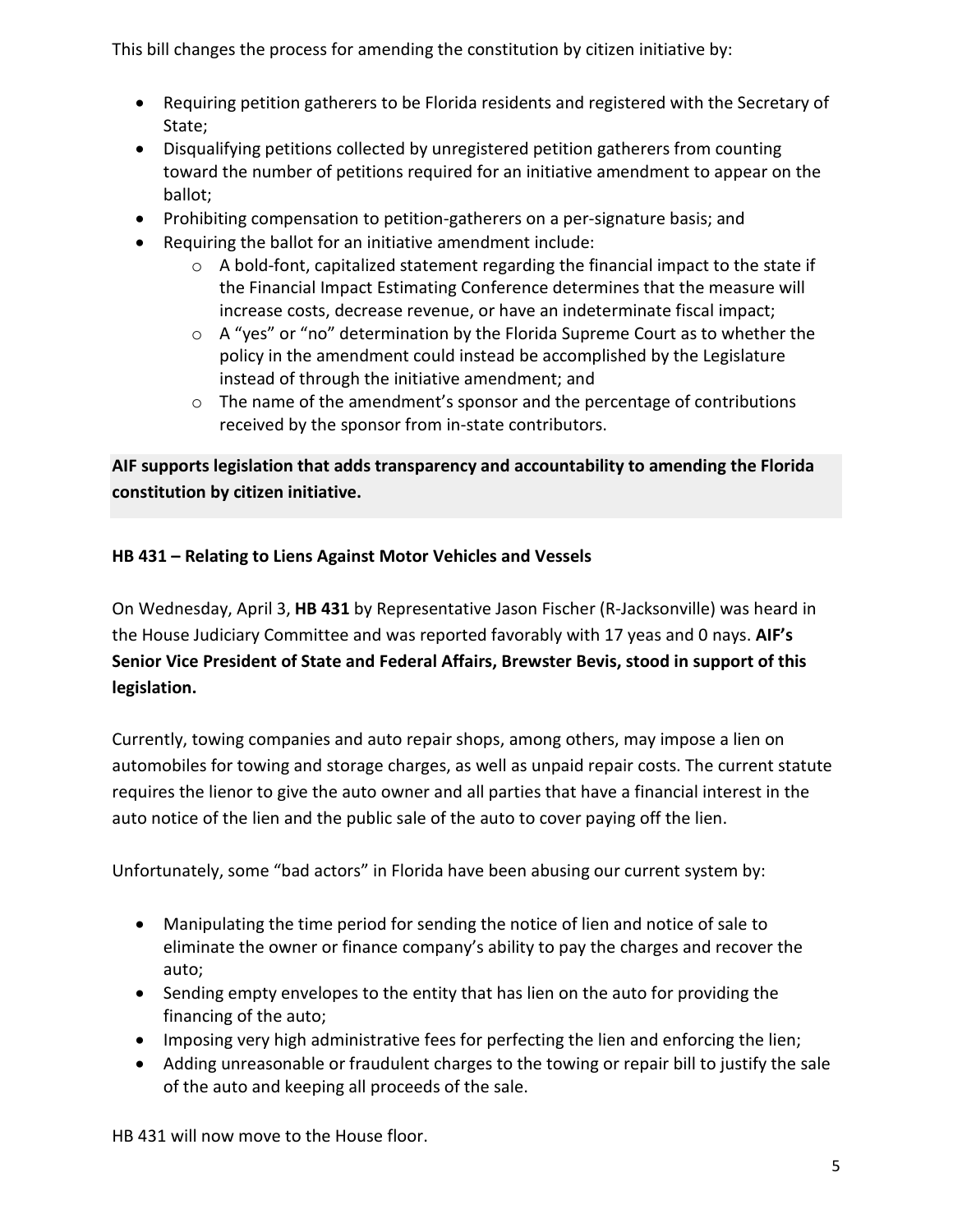**AIF supports legislation that prevents the increase in insurance rates caused by bad actor companies taking advantage of the current lien laws.**

## **HB 1235- Relating to Legal Notices**

On Wednesday, April 3, **HB 1235** by Representative Randy Fine (R-Palm Bay) was heard in the House Judiciary Committee and was reported favorably with 11 yeas and 7 nays. **AIF's Senior Vice President of State and Federal Affairs, Brewster Bevis, spoke in opposition to this legislation.**

The Florida Constitution requires public notice be given for meetings at which official acts are to be taken or where public business is to be conducted. This bill requires each state or local government agency to publish legally required notices and advertisements on their official website. Each government agency must publish notice at least once a year in a newspaper of general circulation, a newsletter or periodical, or other publication mailed and delivered to all residents and property owners in the government's jurisdiction.

HB 1235 will now move to the House State Affairs Committee.

**AIF opposes internet-only public notice, as it eliminates the wide net that is cast by print media and the internet combined. Because webpages are present one day and gone the next, the internet is an inherently unreliable platform for critical information. As Florida is predominately a small business state, citizens and business owners must be able to access these public notices both in print and digital form.**

# **HB 107 – Relating to Use of Wireless Communication Devices While Driving**

On Thursday, April 4, **HB 107** by Representative Jackie Toledo (R-Tampa) was heard in the House State Affairs Committee and was reported favorably with 20 yeas and 0 nays. **AIF's Senior Vice President of State and Federal Affairs, Brewster Bevis, stood in support of this legislation.**

The Florida Ban on Texting While Driving Law prohibits a person from texting, emailing, and instant messaging while driving but is considered a secondary offense, meaning law enforcement cannot stop a driver solely for texting. This bill makes the use of a wireless communication device while driving a primary offense, allowing law enforcement to stop individuals for wireless device usage while behind the wheel.

HB 107 will now move to the House floor.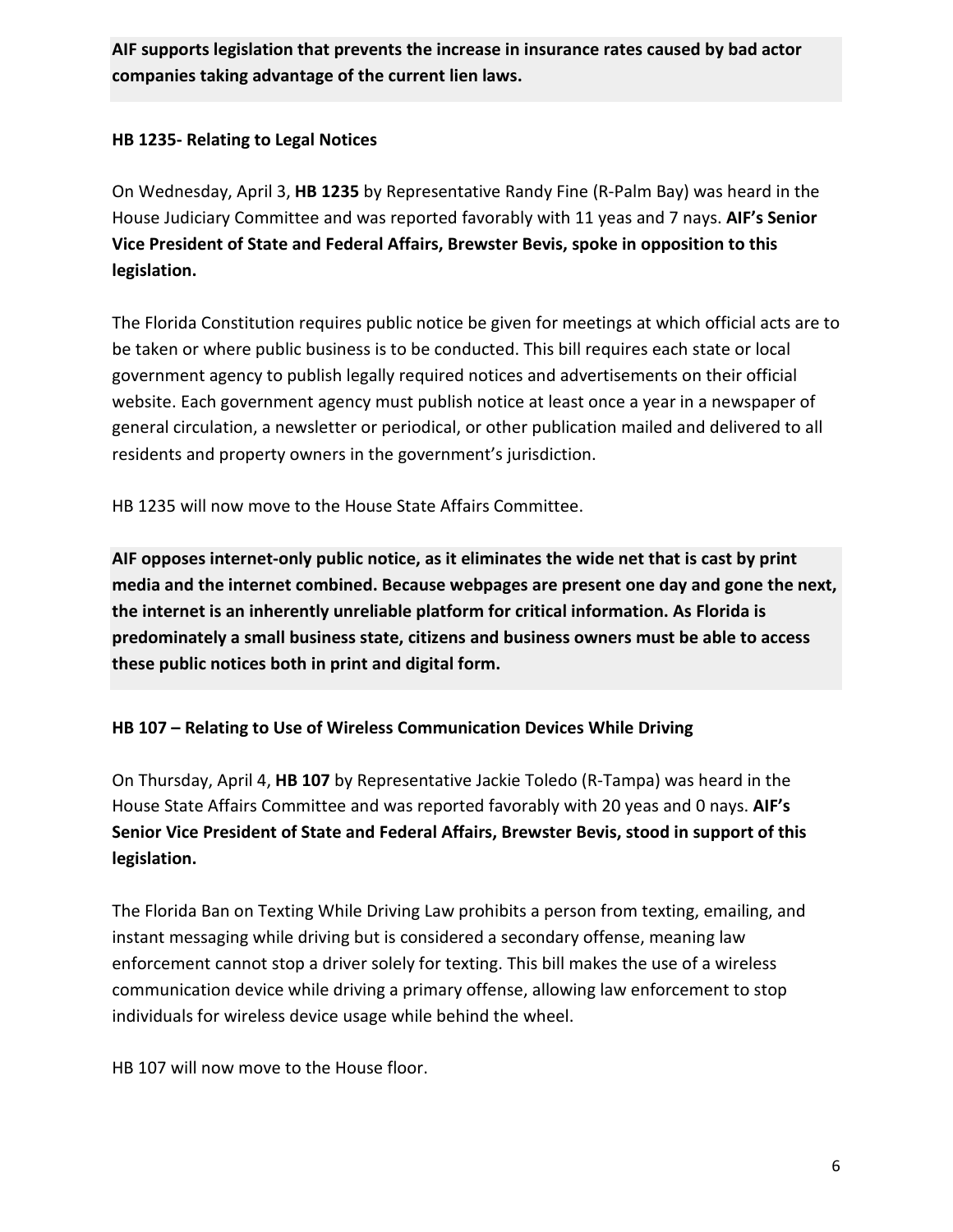**AIF supports legislation that addresses the issue of distracted driving and will ensure public safety for businesses and Floridians operating on our roadways.**

### **TRANSPORTATION**

## **HB 311 and SB 932 – Relating to Autonomous Vehicles**

On Thursday, April 4, **HB 311** by Representative Jason Fischer (R-Jacksonville) was heard in the House State Affairs Committee and was reported favorably with 20 yeas and 1 nay. **AIF's Senior Vice President of State and Federal Affairs, Brewster Bevis, stood in support of this legislation.**

HB 311 will now move to the House floor.

On Thursday, April 4, **SB 932** by Senator Jeff Brandes (R-St. Petersburg) was heard in the Senate Appropriations Subcommittee on Transportation, Tourism, and Economic Development and was reported favorably with 8 yeas and 0 nays. **AIF's Senior Vice President of State and Federal Affairs, Brewster Bevis, stood in support of this legislation.**

These bills authorize the use of vehicles in autonomous mode in the state. The autonomous technology would be considered the human operator of the motor vehicle and provides that various provisions of law regarding motor vehicles such as rendering aid in the event of a crash do not apply to vehicles in autonomous mode if the vehicle owner, or person on behalf of the owner, promptly contacts law enforcement. The bill also specifies that statutory provisions relating to unattended motor vehicles, wireless communication devices, and television receivers do not apply to autonomous vehicles (AVs) operating with the automated driving system engaged. The bills also remove the requirement for a person to possess a valid driver license to operate a fully autonomous vehicle.

SB 932 will now move to the Senate Appropriations Committee.

**AIF supports modernizing state law to accommodate new technologies that open the door for safe, reliable modes of autonomous vehicles in a competitive marketplace with clear, limited government regulations. The transportation system and its continued growth and viability is critically important to businesses across the state.**

# **SB 1044 – Relating to the Department of Transportation**

On Thursday, April 4, **SB 1044** by Senator Ben Albritton (R-Bartow) was heard in the Senate Appropriations Subcommittee on Transportation, Tourism, and Economic Development and